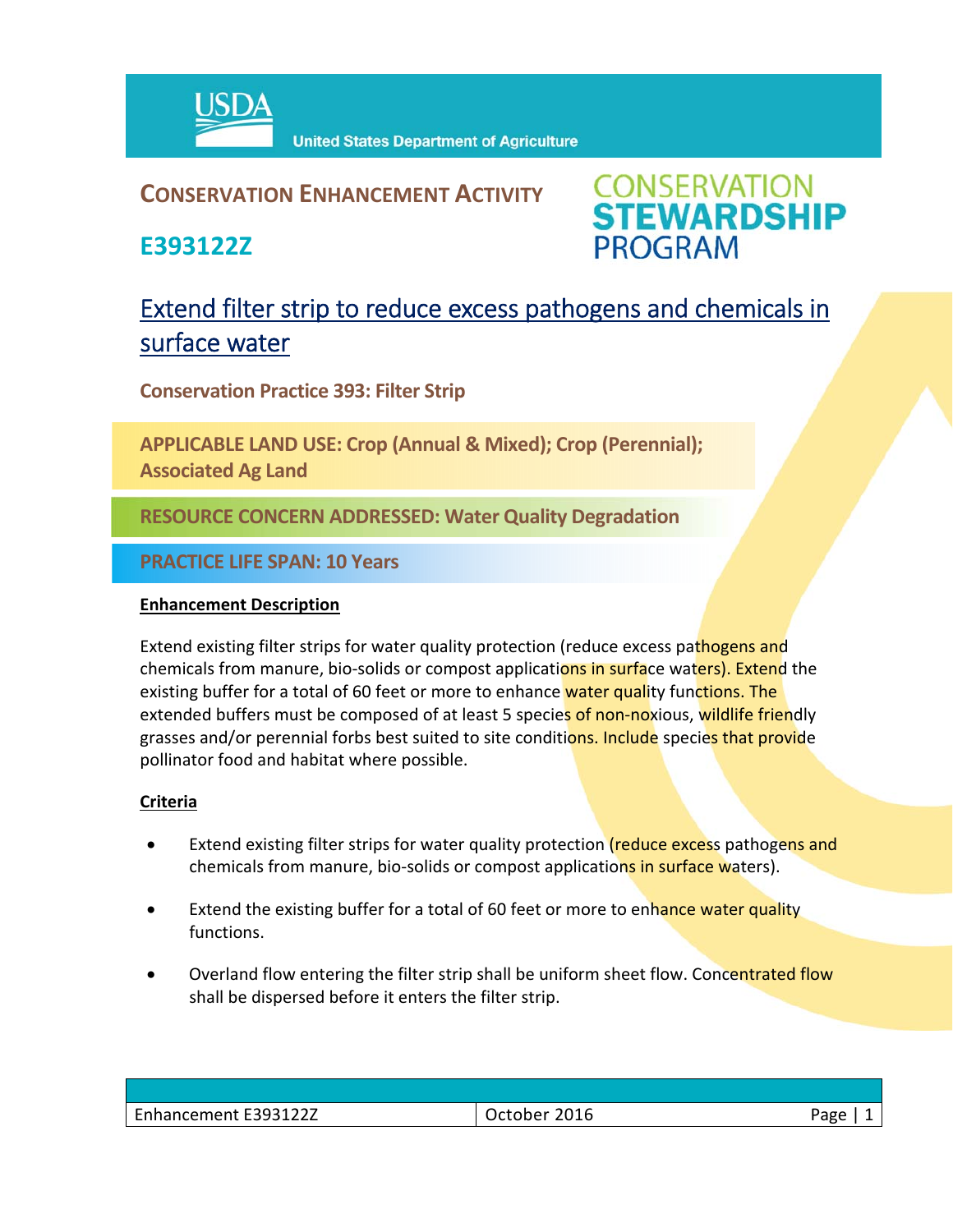

 The maximum gradient along the leading edge of the filter strip shall not exceed one‐half of the up‐ and‐down hill slope percent, immediately upslope from the filter strip, up to a maximum of 5%.



- Filter strips shall not be used as a travel lane for equipment or livestock.
- The filter strip will be designed to have a 10‐year life span, following the procedure in the Agronomy Technical Note No. 2 (Using RUSLE2 for the Design and Predicted Effectiveness of Vegetative Filter Strips (VFS) for Sediment), based on the sediment delivery in RUSLE2 to the upper edge of the filter strip and ratio of the filter strip flow length to the length of the flow path from the contributing area.
- The filter strip shall be located immediately downslope from the source area of contaminants.
- The drainage area above the filter strip shall have a slope of 1% or greater.
- The extended buffers must be composed of at least 5 species of non-noxious, wildlife friendly grasses and/or perennial forbs best suited to site conditions. Include species that provide pollinator food and habitat where possible. State-listed noxious or invasive plants will not be established in the filter strip.
- The filter strip shall be established to permanent herbaceous vegetation. Species selected shall be:
	- o able to withstand partial burial from sediment deposition and
	- $\circ$  tolerant of herbicides used on the area that contributes runoff to the filter strip.
- Species selected shall have stiff stems and a high stem density near the ground surface.
- Species selected for seeding or planting shall be suited to current site conditions and intended uses.
- Selected species will have the capacity to achieve adequate density and vigor within an appropriate period to stabilize the site sufficiently to permit suited uses with ordinary management activities.

| Enhancement E393122Z | 2016<br>ctober | חסבי |
|----------------------|----------------|------|